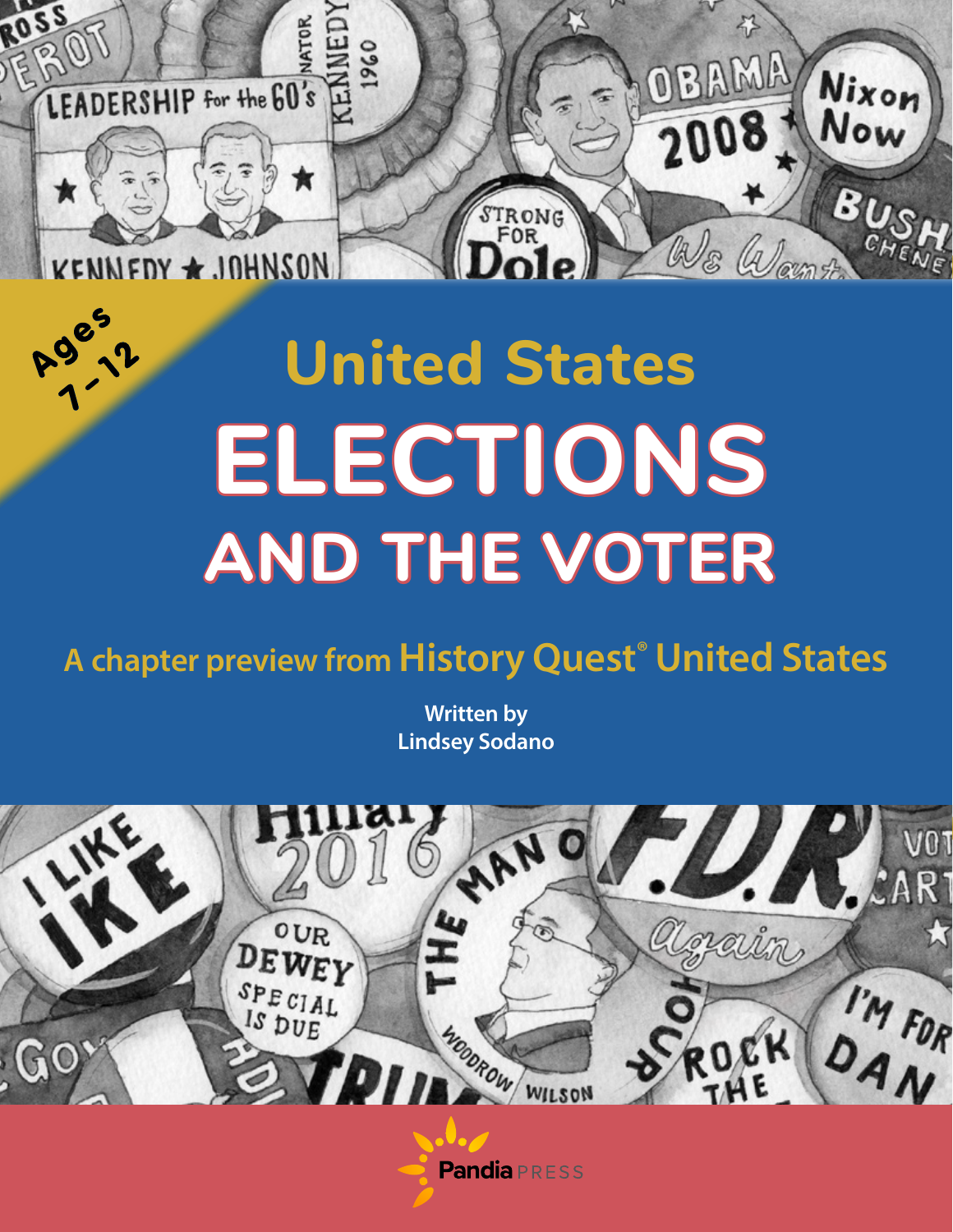#### © 2022 Pandia Press

All rights reserved. No part of this work may be reproduced or used in any form by any means—graphic, electronic, or mechanical including photocopying, recording, taping, or information storage and retrieval systems—without written permission from the publisher.

**\*Printing note: Pages may be printed by parents and teachers for family and classroom use. For best results, print on a duplex printer with "Print on both sides of the paper " selected.** 

Written by Lindsey Sodano Illustrated by Candace Rardon Edited by Carrie Lofty

History Quest is a trademark of Pandia Press, Inc.

Mount Dora, FL [www.pandiapress.com](https://www.pandiapress.com)

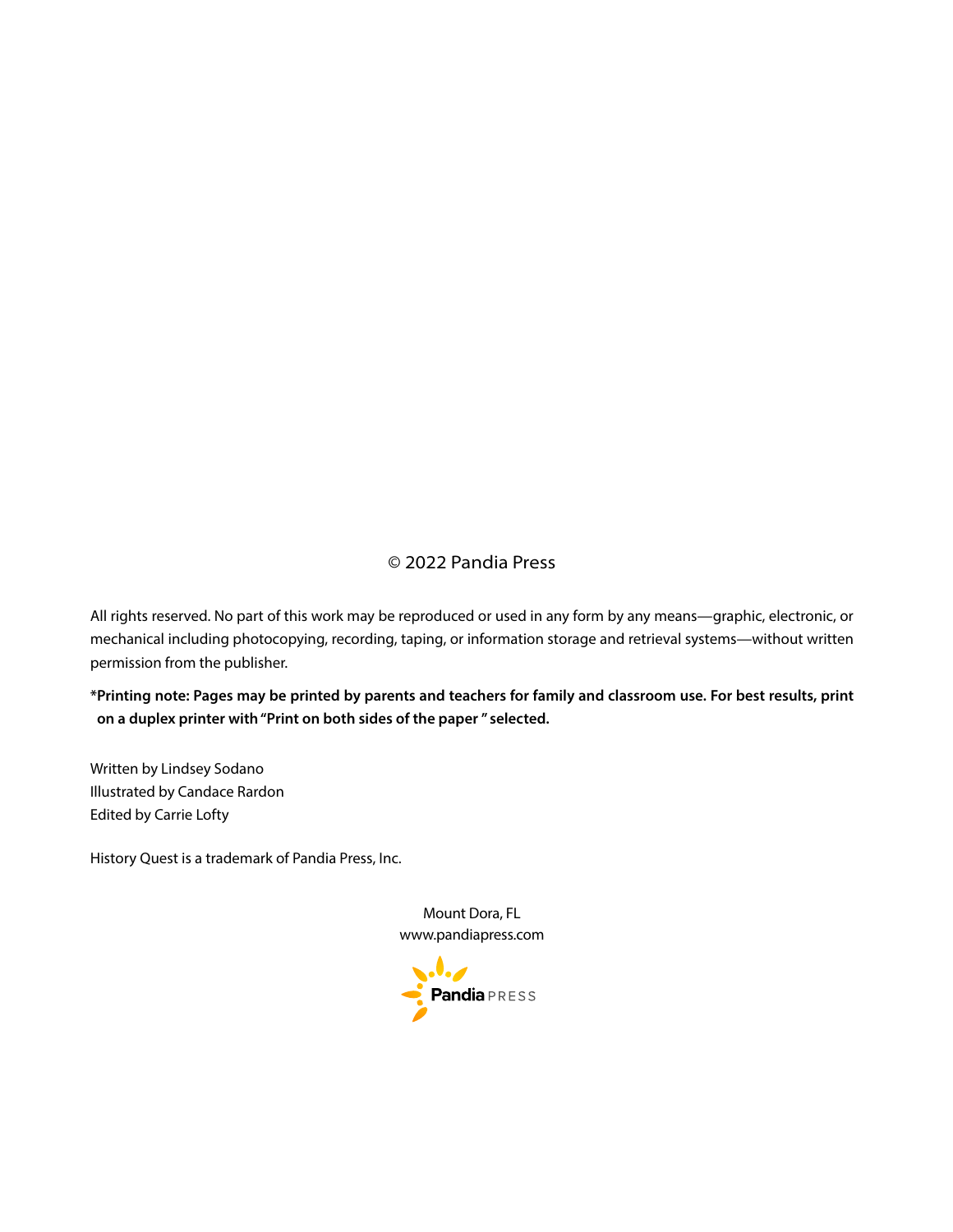### **Introduction**

Every year on the third Monday in January, our nation celebrates the life and labor of Dr. Martin Luther King, Jr. Dr. King used peaceful protest and soaring oratory to pull our country closer to its ideal of "liberty and justice for all." One cause that was especially important to Dr. King and the Civil Rights Movement was voting rights. Guaranteeing free and fair elections and the right to vote for all eligible citizens remains a major challenge even to this day. We at Pandia Press want to do our part to help educate young citizens—and future voters—about the workings of American government. To help you introduce the topic of elections and voting rights to young learners, we would like to offer our community the resources you will find in this chapter reading.

 This chapter reading is an excerpt from the upcoming *History Quest: United States* chapter book and study guide. The [History Quest s](https://www.pandiapress.com/history-quest/)eries takes children on a journey to the past to experience the rise and fall of civilizations, empires, and cultures around the world. History Quest presents an immersive study of history in an engaging and memorable format.

Here are a few notes to help you get started:

- ¯ In addition to covering U.S. history, *History Quest: United States* contains seven chapters about civics, and this chapter on elections and voting rights is the seventh. As such it assumes readers already know a bit about U.S. government. When reading, you may need to briefly explain institutions such as the House of Representatives and Senate to younger students.
- ¯ As one of the final chapters in the book, it contains a few minor references to historical figures who were introduced in earlier chapters, such as Deborah Sampson, Cornelia Hancock, and Jennifer Keelan-Chaffins. Feel free to do an internet search for the names mentioned, or if you want to avoid spoilers, you can wait to read all about them in *History Quest: United States* when it is available later this year.
- ¯ One of the included readings is a History Hop. For those who aren't familiar with the History Quest format, each chapter includes a History Hop time-travel experience that transports the reader back in time to meet a real or imagined person from that era.
- ¯ Are you registered to vote? Do you know your district and precinct information? Do you know when the next election will take place and how/where you can vote? It might be a good idea to look up this information online with your child.
- ¯ Want to learn more about this topic? Here are a few children's books you might enjoy reading together:

*Vote!* [by Eileen Christelow](https://www.amazon.com/dp/1328499227/?tag=pandpres-20) *[Equality's Call: The Story of Voting Rights in America](https://www.amazon.com/dp/1534439587/?tag=pandpres-20)* by Deborah Diesen *[Lillian's Right to Vote: A Celebration of the Voting Rights Act of 1965](https://www.amazon.com/dp/0385390289/?tag=pandpres-20)* by Jonah Winter

 We hope this chapter reading helps you approach the topic of elections and voting rights with your child in an age-appropriate manner. *History Quest: United States* and its accompanying study guide, both scheduled for release in 2022, cover United States history and civics. Please visit [www.pandiapress.com](https://www.pandiapress.com) for details and updates.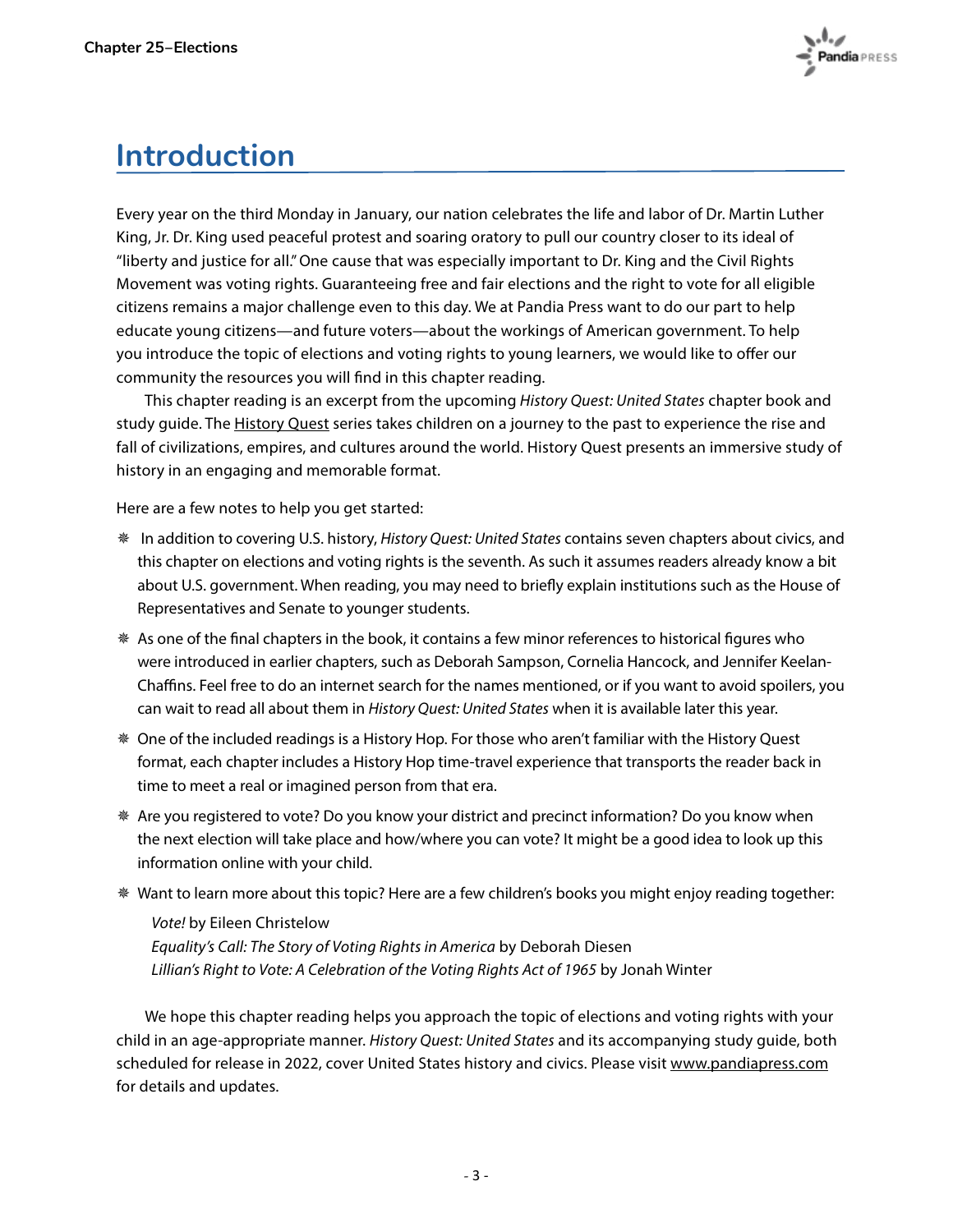

#### **History Quest® A complete elementary history curriculum that uses storytelling and hands-on activities to capture your child's imagination.**





Journey into the long-ago past with **[History Quest: Early Times](https://www.pandiapress.com/history-quest/)**, the first book in the *History Quest* series. Experience the rise and fall of ancient civilizations and visit faraway places to meet and learn from everyday folks, famous world leaders, and even a few mythological characters!

**[History Quest: Middle Times](https://www.pandiapress.com/history-quest/)** takes you on a journey through the Middle Ages—a time of knights and ninjas, princesses and sultans, great explorations and technological advances, exciting cities and fascinating figures.

**History Quest: United States** is coming in 202[2. Visit pandiapress.com](https://www.pandiapress.com) for details and updates.

#### **History Quest Teacher's Lounge**

If you're looking to connect with other families using *History Quest*, please join our active, friendly Facebook Group, **History Quest Teacher's Lounge**. There you can find pro tips from parents, inspiration for extension projects, [and helpful files such as crowdsourced lists of streaming](https://www.facebook.com/groups/historyquest)  service documentaries to pair with *History Quest*.





#### **Meet the Author**

Lindsey Sodano is a writer, editor, and mom of three who lives in Mason, Ohio. She has degrees in English and education from Boston College, where she focused her studies on children's literature, feminist literary criticism, and alternative forms of education such as homeschooling. After several years in the business world, Lindsey began homeschooling her oldest child, JR, with a classically inspired eclectic approach.

Lindsey is the author of *History Quest: Middle Times* and study guide, as well as the editor and co-author of *History Quest: Early Times*. She is currently writing *History Quest: United States* and study guide, scheduled for release in 2022.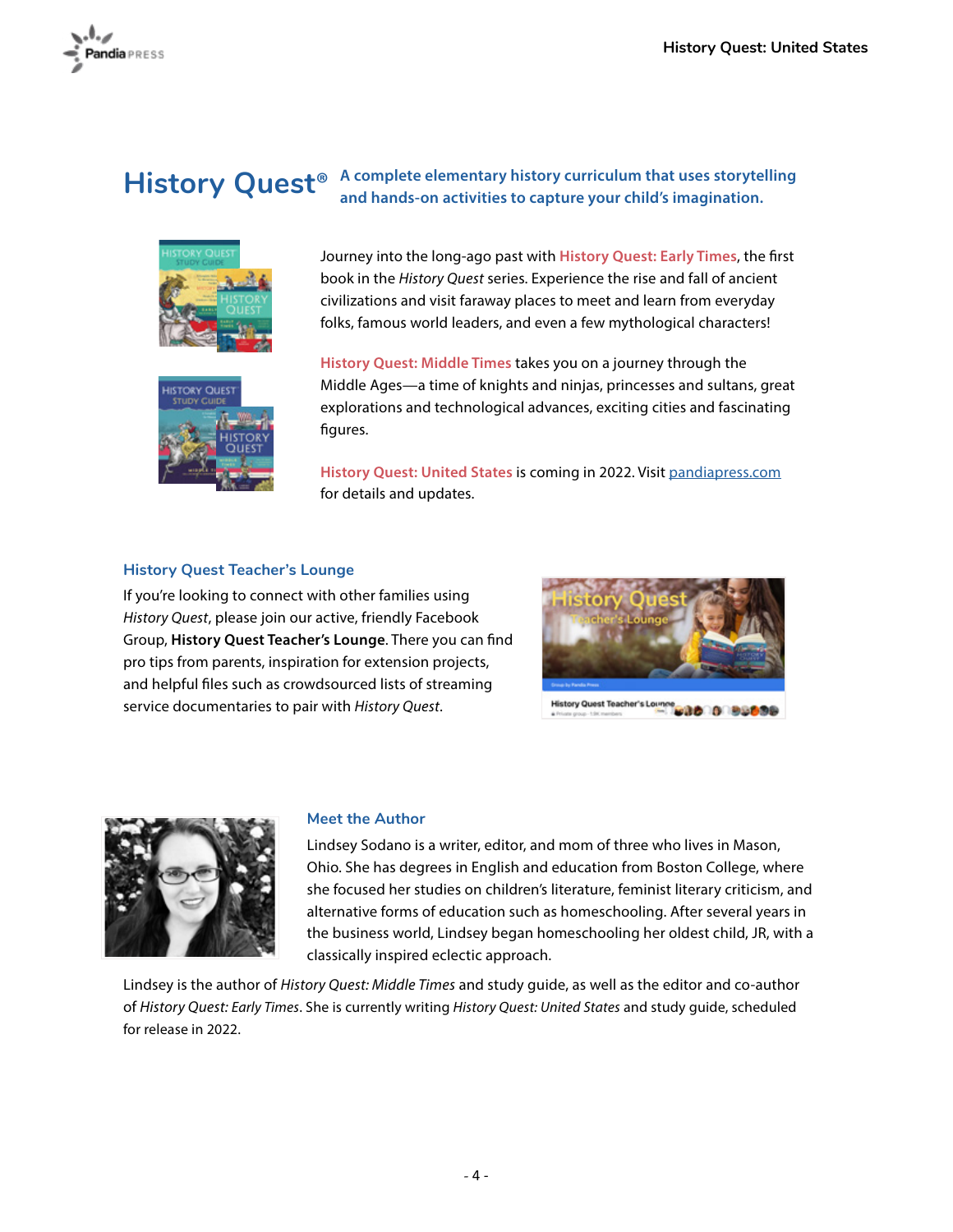

**The following reading is Chapter 25 in** *History Quest: United States***.** 



## **ELECTIONS**

ALONG YOUR JOURNEY through United States history, you have come across many people—famous and not-so-famous who cared about an issue and took action to bring about change. Some, like Deborah Sampson, Cornelia Hancock, and Daniel Inouye, served their country during wartime. Others, like author and speaker Frederick Douglass or attorney Thurgood Marshall, made a lifelong career of fighting for equality. Sometimes when citizens think the government is acting unfairly, they run for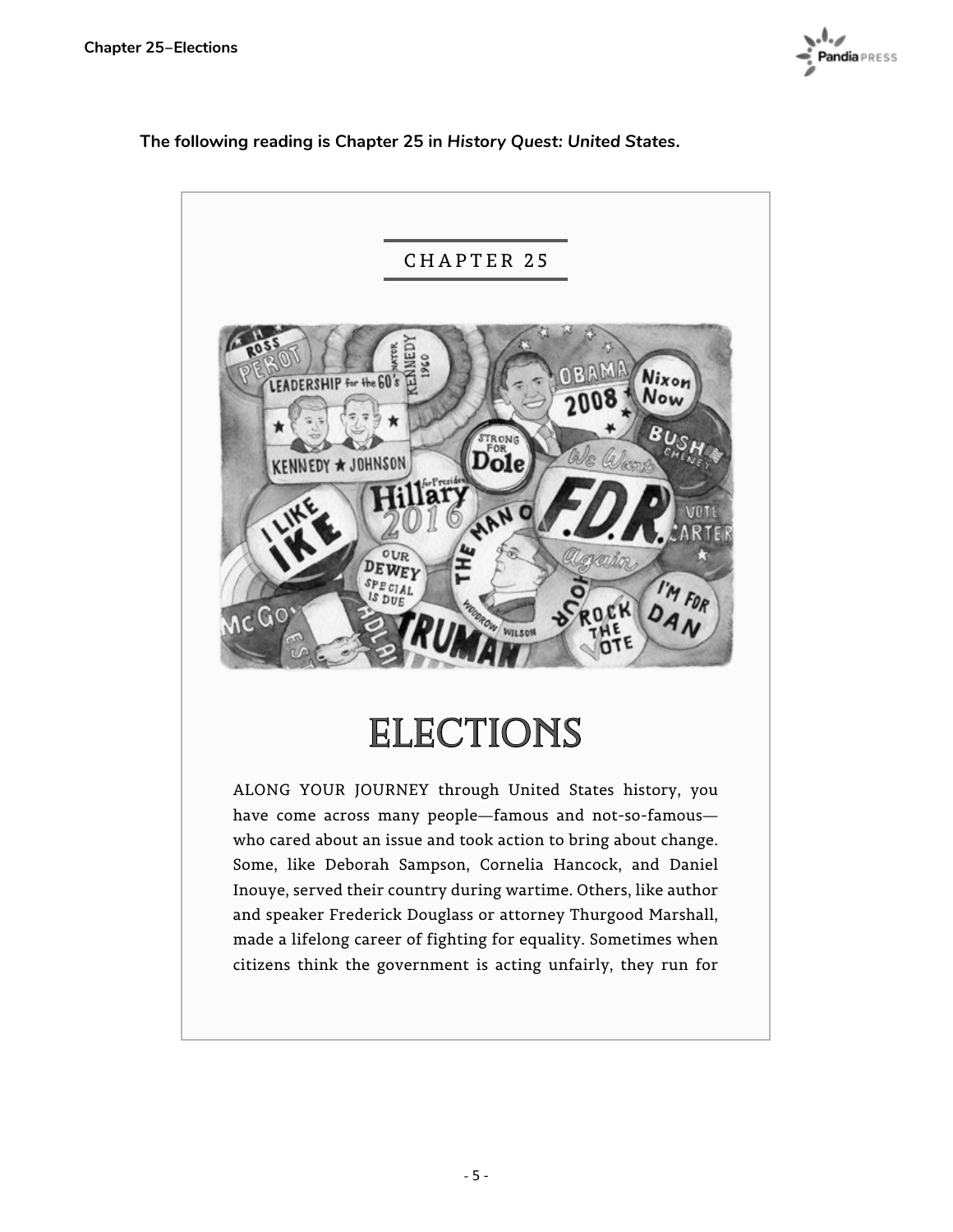

public office, as did José Sarria. Others participate in acts of protest, just like Pete Seeger during his congressional testimony or Jennifer Keelan-Chaffins at the Capitol Crawl. These are all excellent ways to pitch in and help your country. But there is one thing that almost every citizen can do.

Vote!

We live in a democracy, and in a democracy, the people hold the power—not a monarch, not a pharaoh, not an emperor. We exercise this power through our vote. Voting is a way for groups to make decisions. When we vote, we examine two or more options and pick the one we think is best. The option that tallies the most votes is the winner.

In the United States, who has the power to vote? You learned that when the Constitution was ratified, only white men who owned land were allowed to vote. In those early days, the decisionmaking process left out women, men who were not white, and white men who were not property owners. The vast majority of people who lived in the country at the time were denied the right to participate in elections. Decisions were made by a small group of eligible voters. Over the centuries, activists fought long and hard to make sure more and more citizens would have the right to cast their ballots.

Nowadays, almost every American age 18 or older can legally vote in elections. There are a few exceptions. First, voters must be U.S. citizens. If a person from another country moves to the United States and wants to vote, they need to live here for several years, learn about U.S. history and government, and meet a few requirements in order to become a naturalized citizen of the United States. This citizenship would give them the right to help make civic decisions. Second, people who have been convicted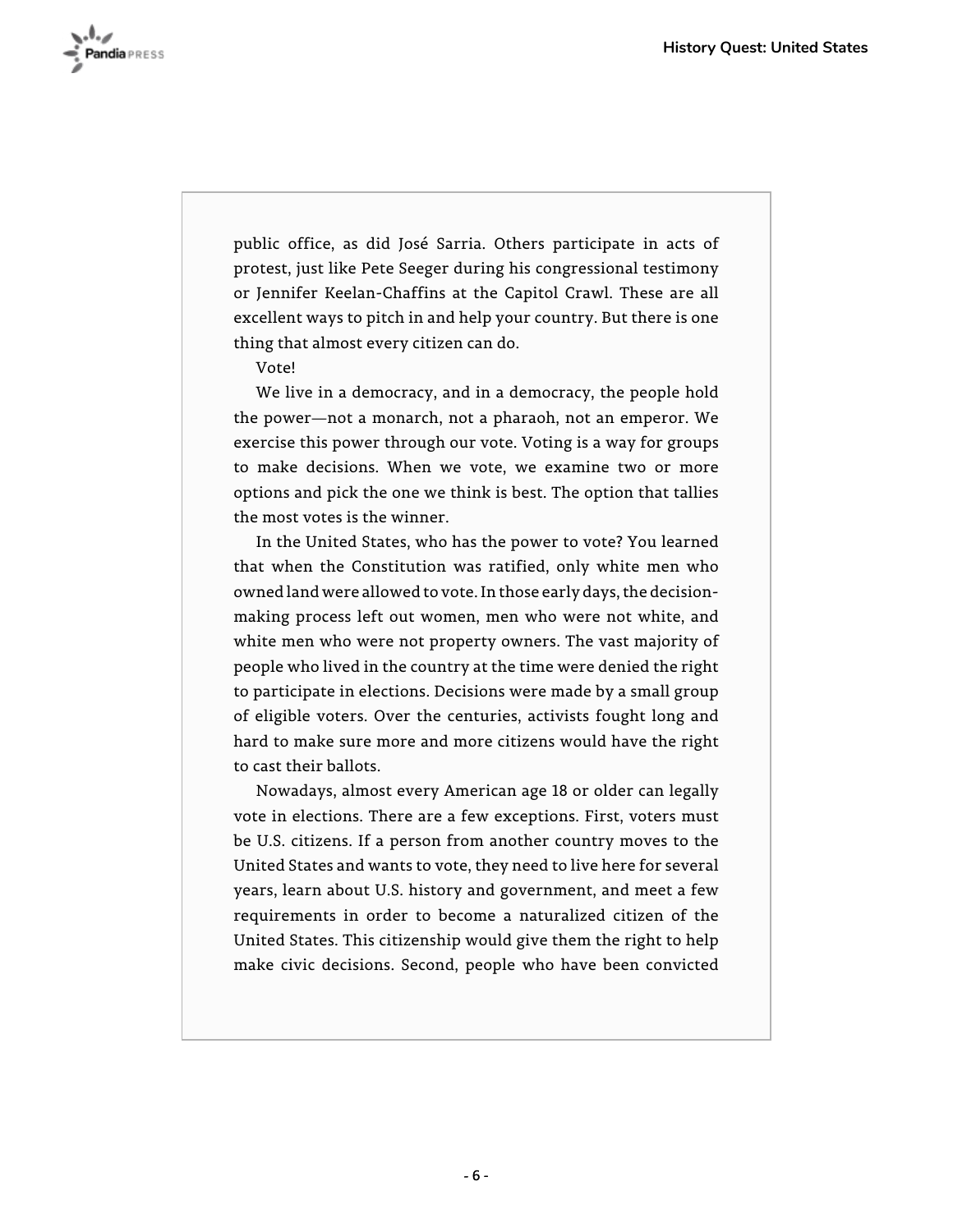of serious crimes, called felonies, are often barred from voting. Some states allow these citizens to vote after serving their sentences, but many do not. And third, adults with certain types of disabilities may be kept from voting if they live under the guardianship of another adult. Many state laws say adults cannot vote if they need help taking care of themselves.

If you are a citizen who is at least 18 years old, have not been convicted of a felony crime, and do not have another adult as your legal guardian, you have the right—and the responsibility to vote. Elections are only held every so often, so participation is important.

Imagine if instead of voting once in a while, citizens needed to vote all the time on every issue their city, state, or country needed to decide. We'd have to hold elections every week! All of our free time would be spent studying zoning laws, reading tax codes, and digging into complex issues we might not know much about. The form of government where all citizens vote on each decision, large or small, is called a direct democracy. In the United States, and in most democracies around the world, people do not have time to head down to city hall and weigh in on every little thing. Instead, we have a representative democracy, where voters elect leaders who best represent their ideas and interests. Then our representatives get to work researching, tackling complicated concerns, and making decisions.

By handing our power to representatives, we have no need to become experts on every issue in our society. However, we still have an important job to do. We need to keep an eye on the politicians we choose to represent us, from the president of the United States all the way down to our local city council members. Are these representatives making good decisions? Are they taking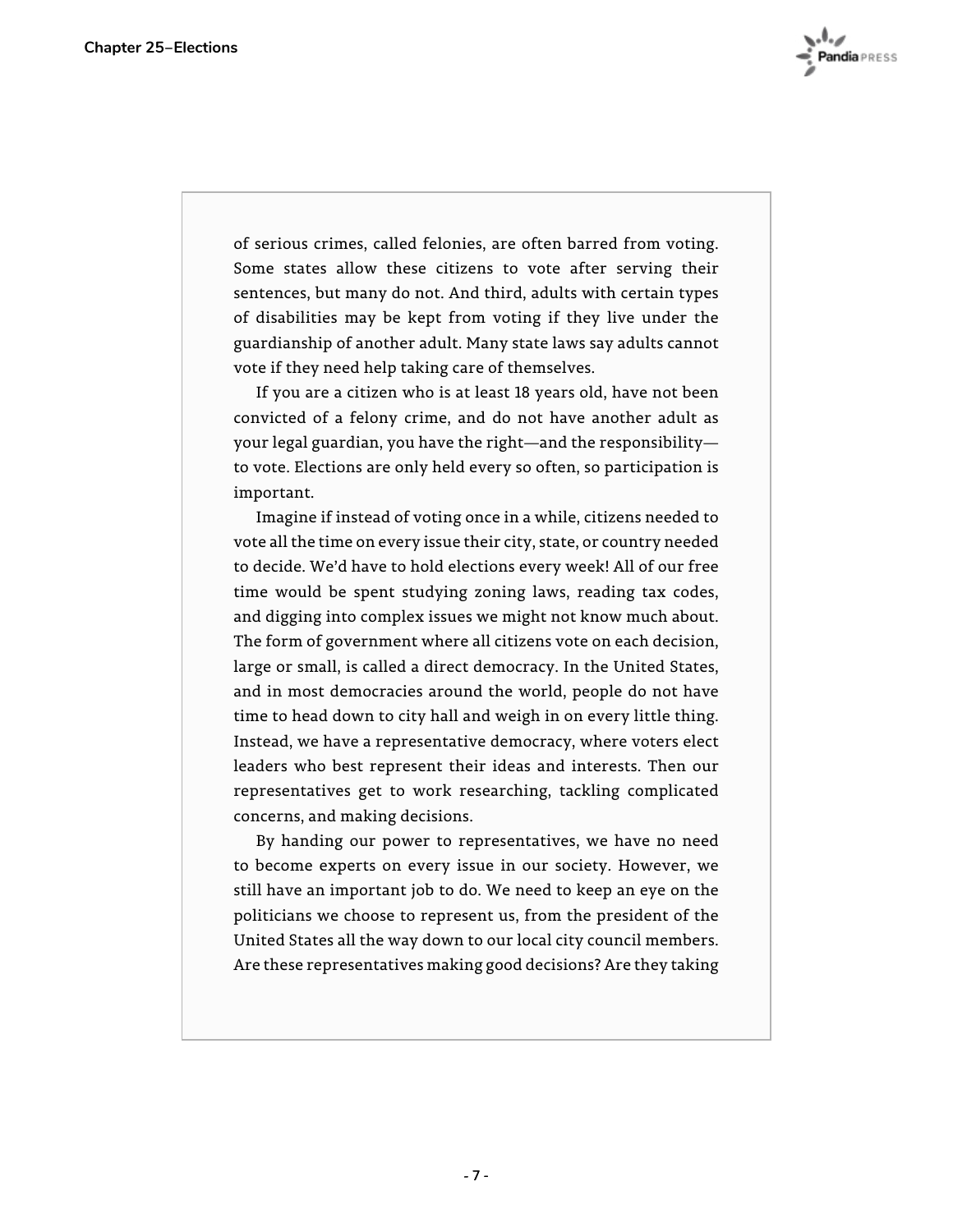

their jobs seriously and doing what they truly believe is best for our city, state, or country? Are they listening to our concerns? If not, we might need to vote for another candidate during the next election.

When are elections, by the way? Election Day for United States federal elections is held every two years on the first Tuesday after the first Monday in November. Wait . . . what? This is a little confusing. Instead of picking a fixed date such as, say, November 7, Election Day changes. It is always on a Tuesday, and it always falls on or between November 2 and November 8.

Every time you vote, you need to research the representatives who are going to be on the ballot. Each type of elected official serves for a different number of years. Members of the House of Representatives serve only two years at a time. This means we vote for our representatives every other year. U.S. senators serve six-year terms, and the president and vice president serve together for four years.

Presidential elections work differently than elections for other positions. Most elections are decided by popular vote—a simple system where the person who gets the most votes wins. When writing the Constitution, however, the framers worried whether average citizens would be able to elect a qualified president. What if the candidate who earned the most votes was unfit for office? What if the winner behaved like a king and tried to take over the government or made foolish decisions that put the country in danger? The framers thought decisions about the presidency were too important to leave to voters alone. For presidential elections, the Constitution outlines an extra step called the Electoral College.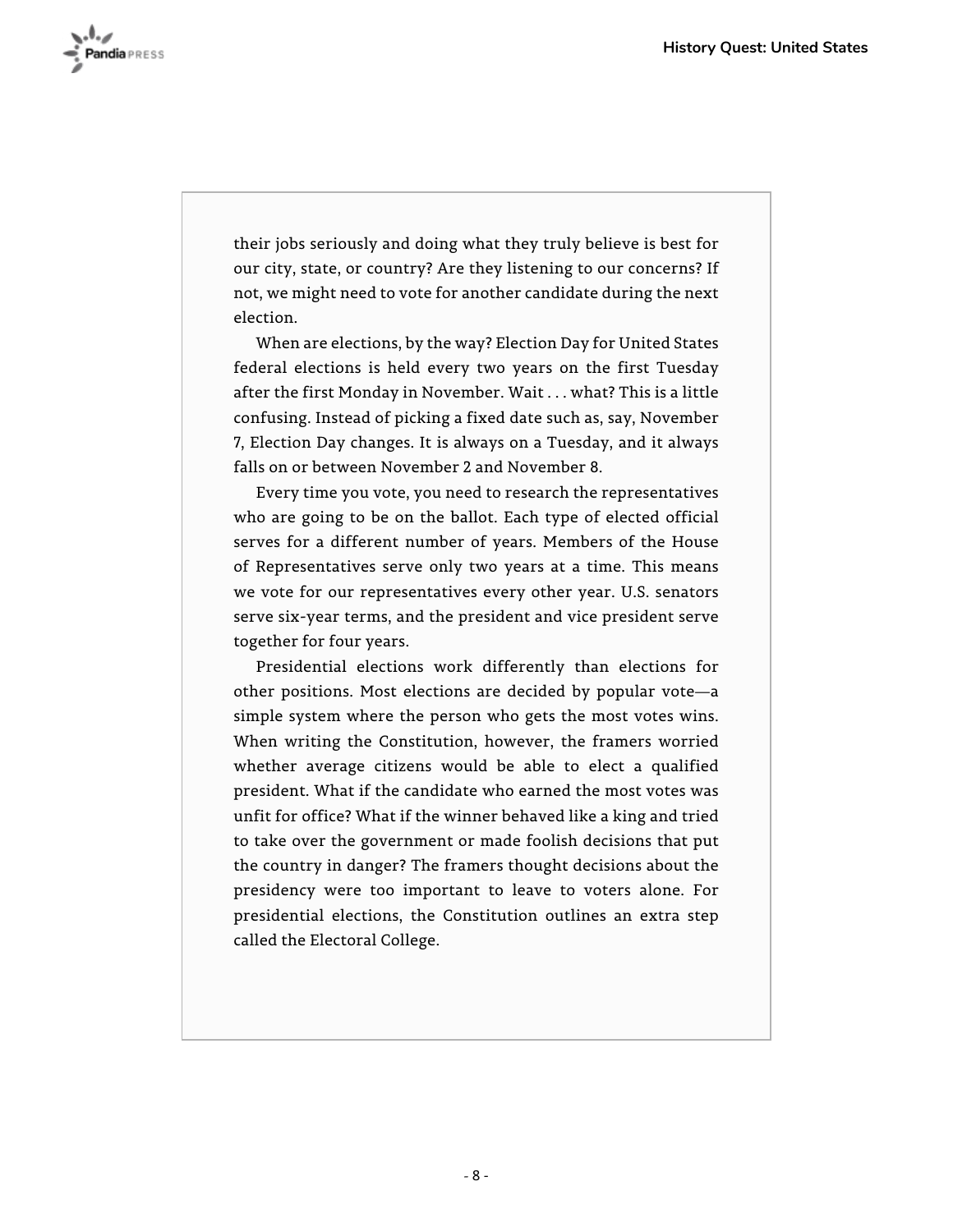Here's how it works. Every state chooses a certain number of electors, who are the people who *actually* pick the president. The number of electors is based on the size of the state's representation in Congress. For example, Utah has two senators and contributes four members to the House of Representatives. This means Utah has a total of six presidential electors. On Election Day, citizens of Utah cast their ballots for president. The candidate that receives the most votes earns all six of Utah's electors. States with large populations may have dozens of electors, while states with smaller populations have only a few. In total there are 538 electors. To win the presidency, a candidate needs a majority—at least 270 electoral votes.

When we cast a ballot for president, we are telling our state's electors who to choose. In December, a few weeks after the election, the electors hold a meeting in their state capitals and officially cast their votes for president. Finally, on January 6, Congress meets to certify the election results. The current vice president opens the electoral votes from each state. After members of Congress read and record the votes, the vice president finally announces the official results.

Voters perk up and pay attention to politics in presidential election years. The president has many responsibilities and takes on very important jobs, so citizens want to make a smart choice. However, millions of Americans choose not to cast a vote! Even during presidential elections, only about 60 percent of eligible voters actually head to the polls. For midterm elections between presidential years, roughly 40 percent cast a ballot.

During odd-numbered years when no federal elections are held, local governments may still conduct elections for mayors, judges, members of city councils, and other positions. Even fewer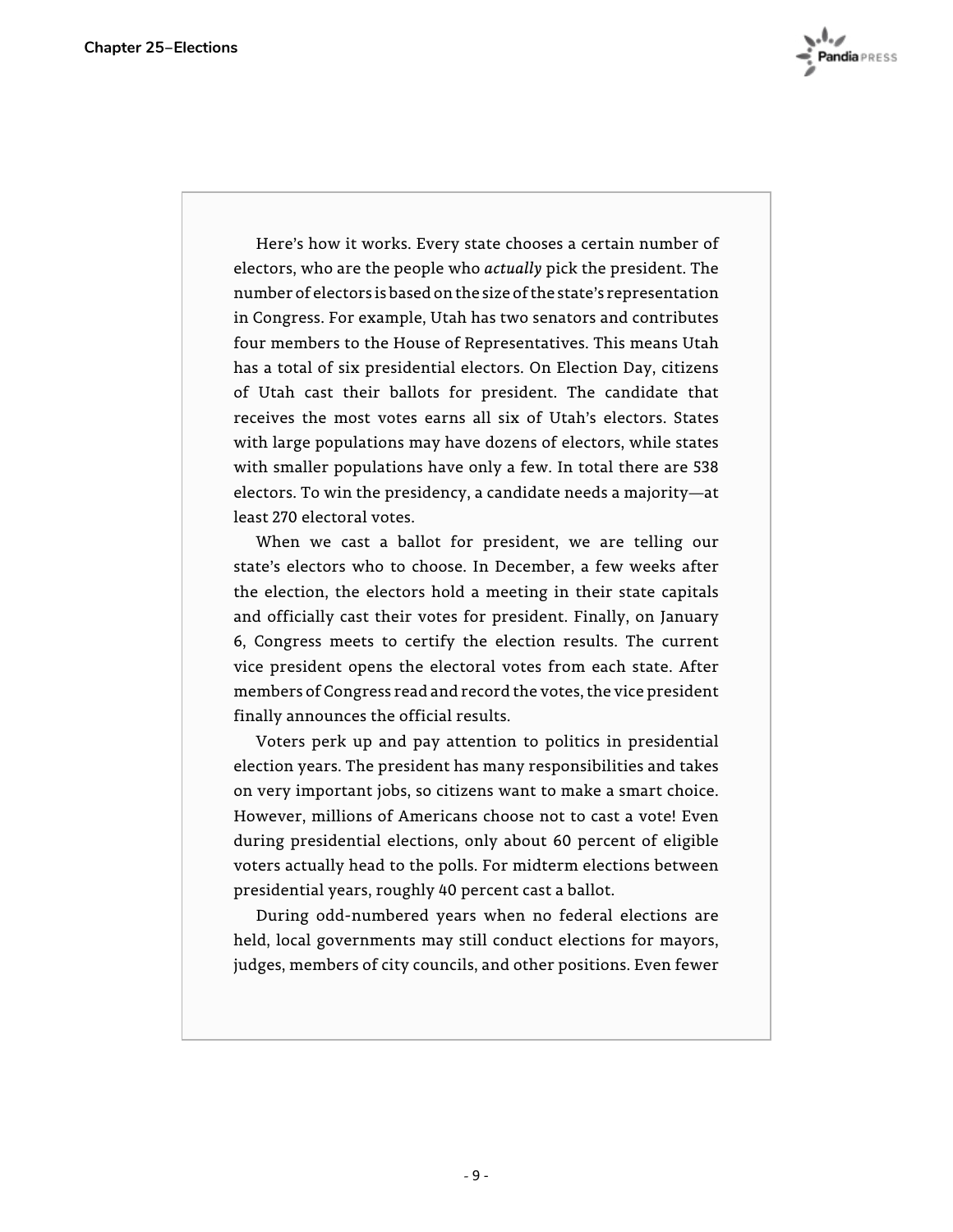

citizens tend to turn out for these local elections. This makes *your* vote even more important. Sometimes local elections are decided by just a handful of ballots. You never know—your lone vote might be the difference between your candidate winning or losing!

How do you choose which candidate should earn your vote? One way to decide is to learn as much as you can about the politicians and the issues. Townhall meetings, televised debates, and candidates' websites can all be helpful. However, you need to be careful when you research the people up for election and the concerns they address. Sometimes political contests can get a bit . . . ugly. Candidates or their supporters can air meanspirited commercials or post misleading information on social media. Always do your best to use reputable sources to verify information about a candidate.

Voters might also support candidates through membership in a political party. A political party is a group of citizens and their representatives who share similar goals and beliefs. They work together to influence our government and promote candidates with similar opinions. Several political parties exist in the United States, and they have changed over time, but the largest two are the Democratic Party and the Republican Party. Candidates from these two parties hold the vast majority of public offices. A few famous Democratic presidents include Harry Truman, John F. Kennedy, and Barack Obama. Notable Republican presidents include Abraham Lincoln, Theodore Roosevelt, and Dwight D. Eisenhower.

When Election Day comes around, members of the Democratic Party tend to vote for Democratic candidates, while Republican voters often support Republican candidates. But not always.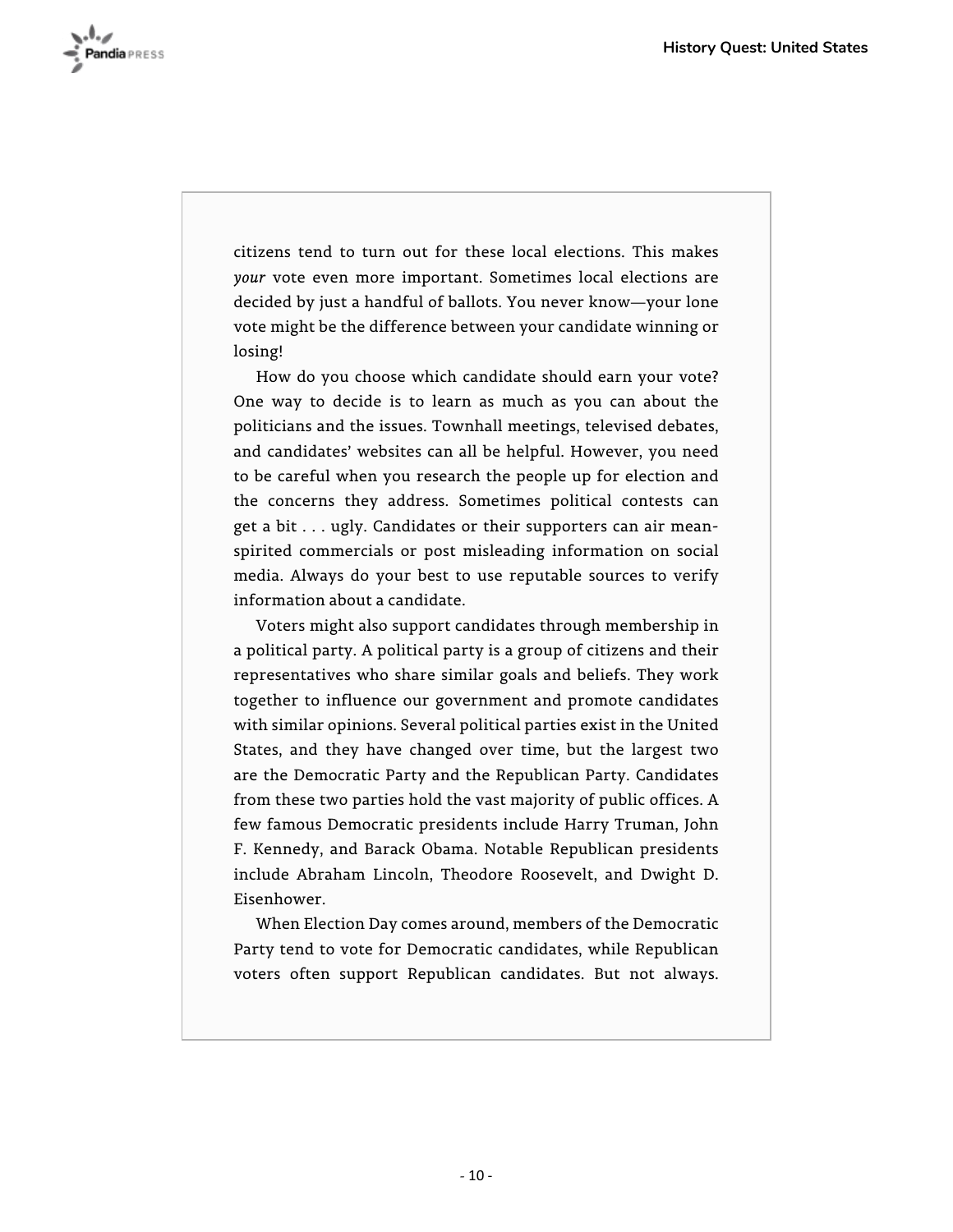In 1936, large numbers of Republicans turned out to support Democrat Franklin D. Roosevelt for reelection because they agreed with how he was handling the Great Depression. In 1980, many Democrats voted for Ronald Reagan, a Republican, because they thought our country was on the wrong track and needed a change.

These two political parties wield an enormous amount of power, working hard to promote their candidates and policies. Democrats and Republicans often disagree about the best way to solve problems in our country. But not all choices are "Democrat vs. Republican" issues. In your next History Hop, you'll spend time with small-town voters as they grapple with a big decision.

*Note: Maine and Nebraska do not use a winner-take-all system for presidential electors. Electors are won based on candidates' performances in each congressional district.*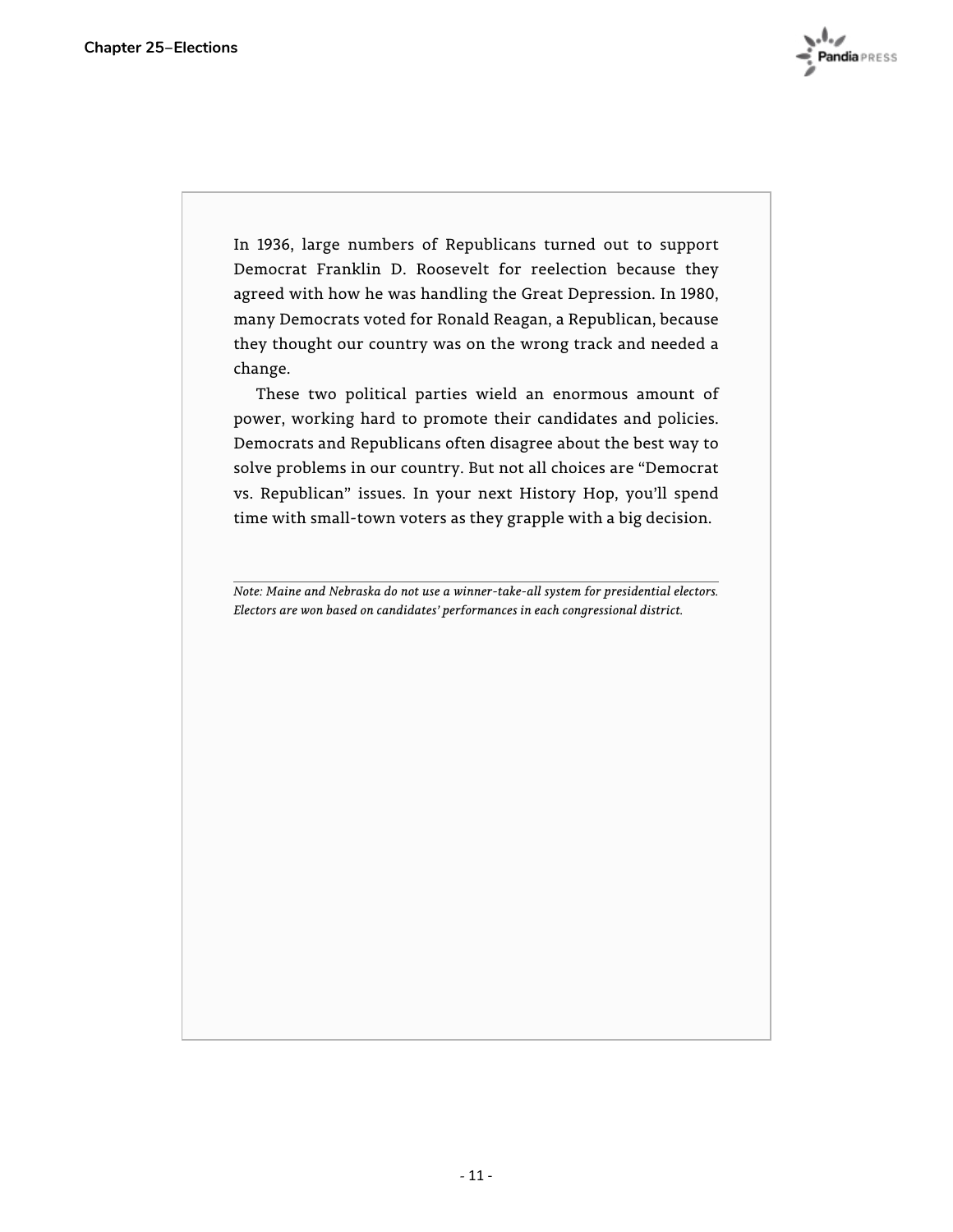



A CRISP AUTUMN breeze rustles the branches of a large elm tree. Golden leaves rain down, scattering across the parking lot of a small public library. You zip up your fleece jacket to keep out the wind and head toward the entrance. People of all ages are queuing up outside the library's double doors, waiting for a chance to go inside. Maybe this is a town that really likes reading!

"Pistachio . . . Piper . . . Pistachio . . . Piper . . . " A young woman is muttering to herself next to a park bench near the entrance to the library.

You turn away from the double doors and walk over to meet her. Her brown hair flows over a thick, knitted scarf looped around her neck. She's sitting in a wheelchair parked next to the bench. A golden retriever in a red service dog vest sits at rest beside her.

"Pistachio . . . Piper . . . ," she continues. It looks like she's trying to make up her mind between these two "P" words.

"Good morning," you say. "May I join you?"

"Oh, hi!" she says, snapping out of her deep thought. "It's a chilly morning!" She clutches a paper coffee cup to warm her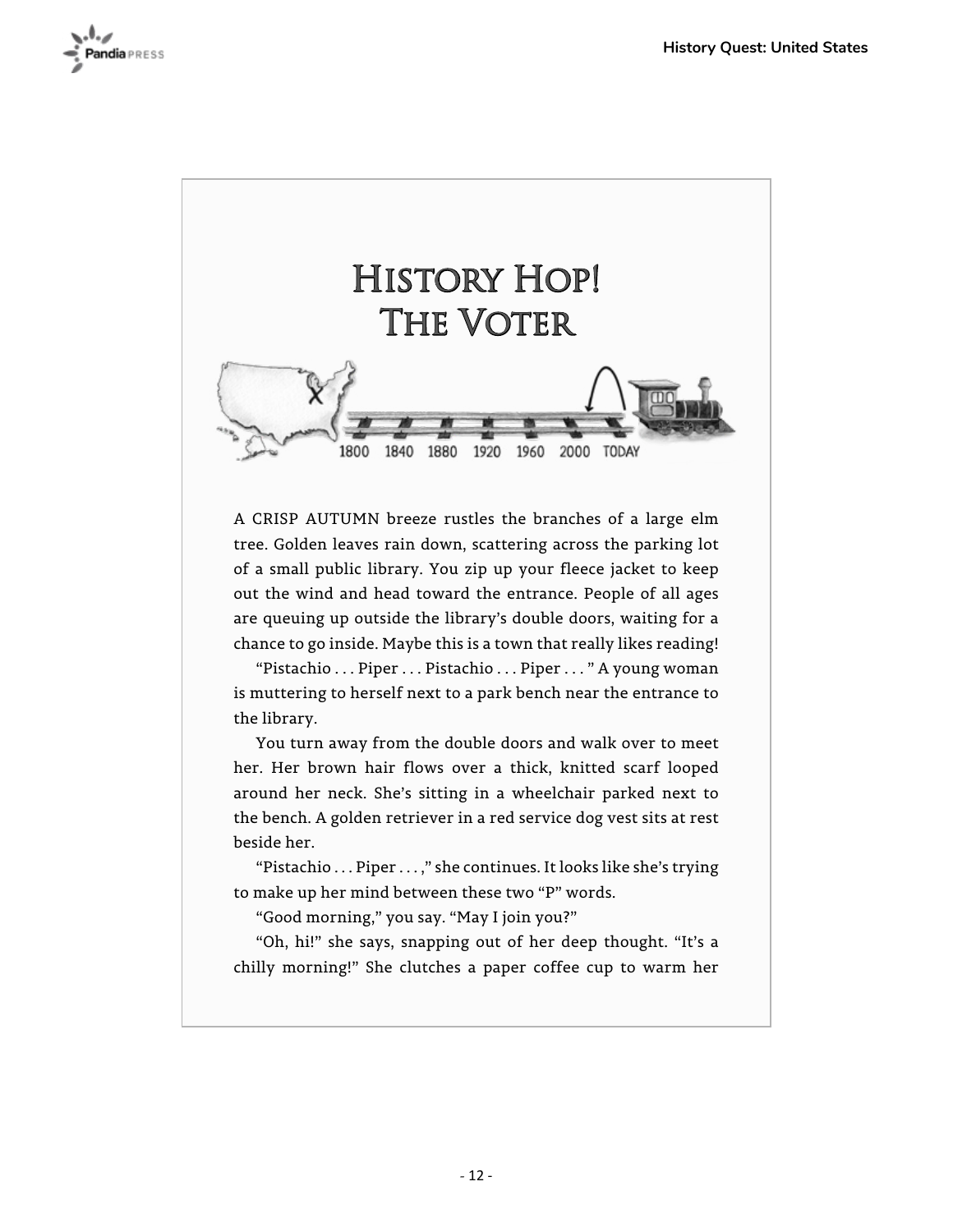hands. Long tendrils of steam escape from the lid. "Have a seat. My name is Mariana, and this is my dog, Piper."

You know that you should never try to pet a service dog while it's working, so you give Piper a friendly nod instead. After peeling a few damp, golden elm leaves off the park bench, you plop down. "Are all these people waiting in line to check out a new book?"

Mariana shakes her head. "The new *Hunger Games* book came out a couple of months ago, and I was right at the front of that line for sure. But today is Election Day. Instead of choosing books, we are here to choose how to use a plot of land near our town square. It's either going to become a dog park or a small commercial zone with plans to build an ice cream parlor."

"Is that why you were whispering about pistachios and Piper?"

"Yes," answers Mariana with a shrug. "I can't decide which option to pick. On the one hand, Piper would love a new place to blow off some steam when she's off duty. On the other hand, I really like Goodman Brothers brand of pistachio ice cream!"

"This looks like a decent turnout of voters," you say, surveying the line. "Are you sure you're not voting for president too? I learned that many people only vote during presidential elections."

"That's true," says Mariana. "We elected a new president last year. This is 2009, an off year. Normally, people might not make a big effort to vote locally, but everyone here cares about how our town square will look and feel. In fact, it's such an important issue that our city council decided to send the question directly to the voters. When citizens vote directly to decide an issue, that's called a referendum."

Mariana nervously taps her stylish black boot against her wheelchair's footplate. "I just turned eighteen a couple of months ago. This is my very first chance to vote. I always promised myself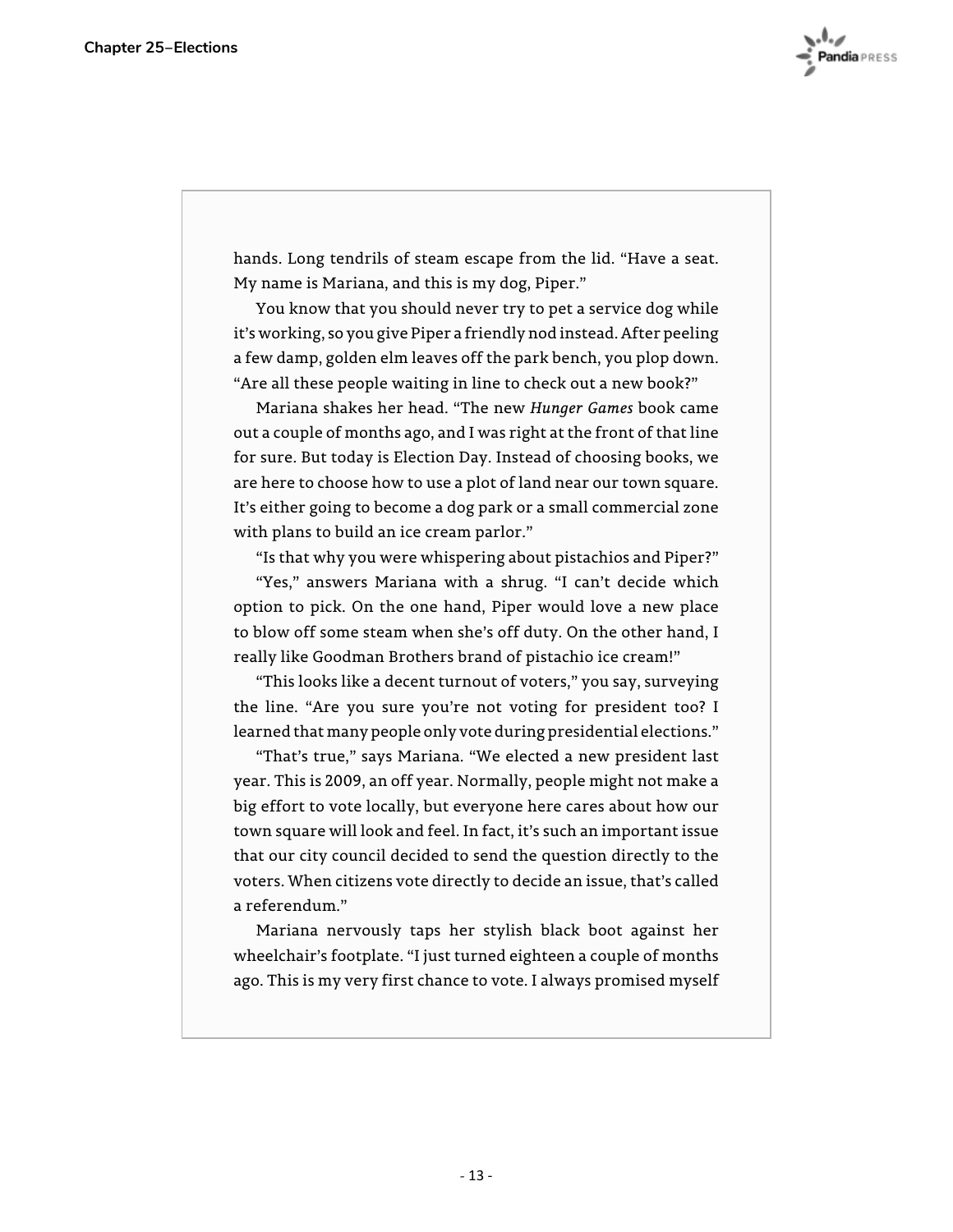



that when I got old enough, I would never miss an election, even if it's an off year when we're only voting for city comptroller or whatever."

"What does a comptroller do?"

"Maybe . . . 'comptrolls' stuff?" She offers a wink and a grin. "I'm not certain, but I'd be sure to find out if I needed to vote for one! If any candidates were running today, I would research their ideas in order to choose the person I agree with most. But choosing between dogs and ice cream—well, that's almost impossible! I decided to park myself here for a few minutes until I figure things out."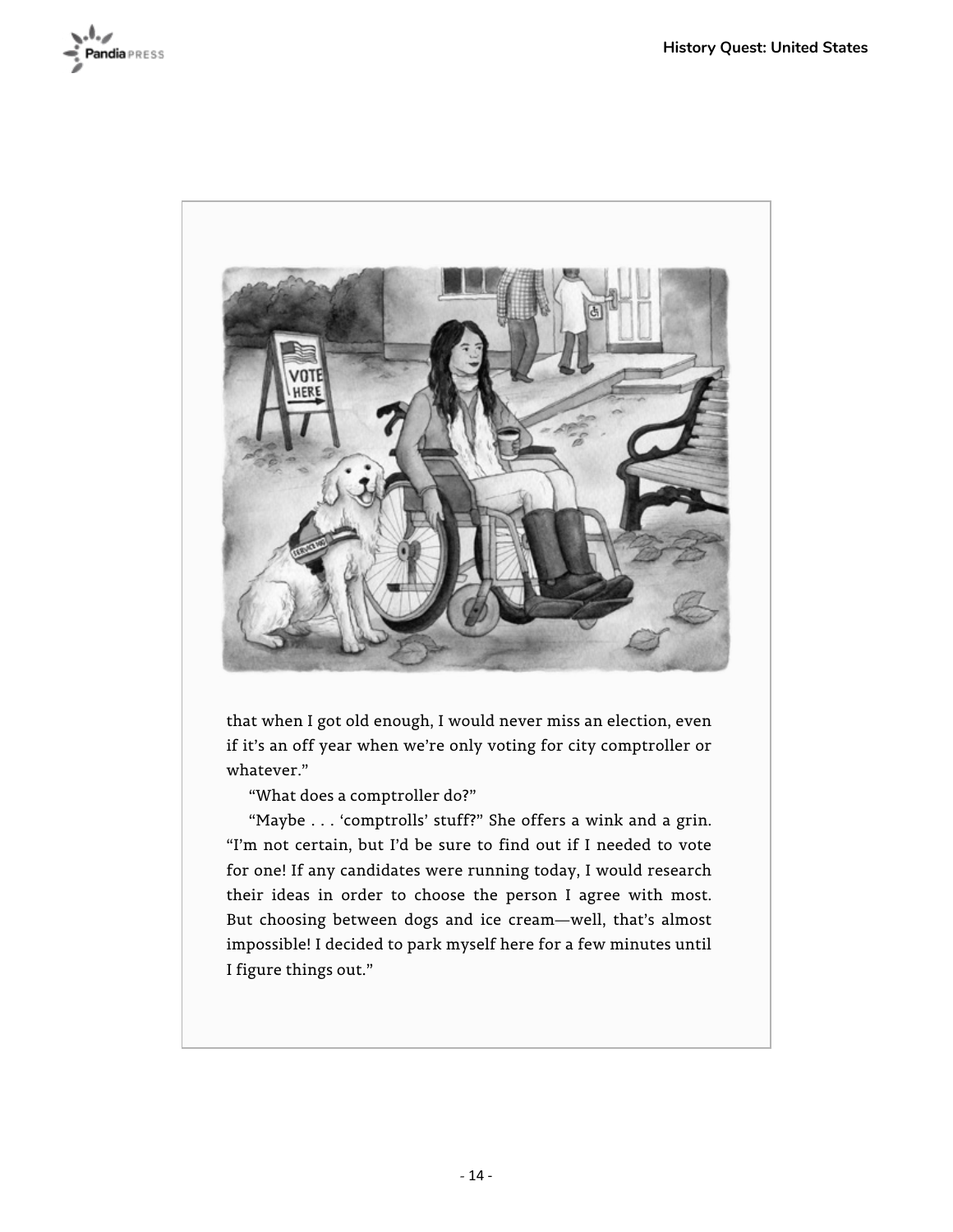"Good morning, Mariana!" A jolly voice calls out from among the voters as the line moves slowly toward the library.

"Oh, hey, Mr. Goodman," Mariana calls back, addressing an older gentleman with a wide grin and rosy cheeks. "I guess I know how you'll be voting today!" She leans closer to you. "Mr. Goodman is the owner of Goodman Brothers Old-Fashioned Ice Cream. He runs ice cream parlors all over nearby cities and wants to open one here in our town." Mariana takes a sip of her coffee and smiles. "This is what's great about democracy."

"What do you mean?"

"Well, Mr. Goodman is a well-known, wealthy man. He has sold a lot of pistachio over the years! But look," she says, gesturing toward Mr. Goodman. "He still has to stand in line with everyone else. And he only gets one vote, just like every other citizen."

Mariana is right, but that has not always been the case. When the United States was founded, the only people who could vote were white male landowners like Mr. Goodman. Fewer than 10 percent of all U.S. residents were legally allowed to vote when the Constitution was ratified. That small group made all of the decisions for everyone else.

The line inches forward again as more voters enter the building. Mariana perks up as she notices a familiar face. "Hey, Brady!"

A red-haired man in a blue denim jacket looks up from his phone. "Oh, hi, Mariana. Sorry I didn't notice you there. I just got one of these new phones. I can surf the World Wide Web while waiting in line!"

"That was an awesome Halloween party you threw last weekend," says Mariana. "I feel like our whole building was there!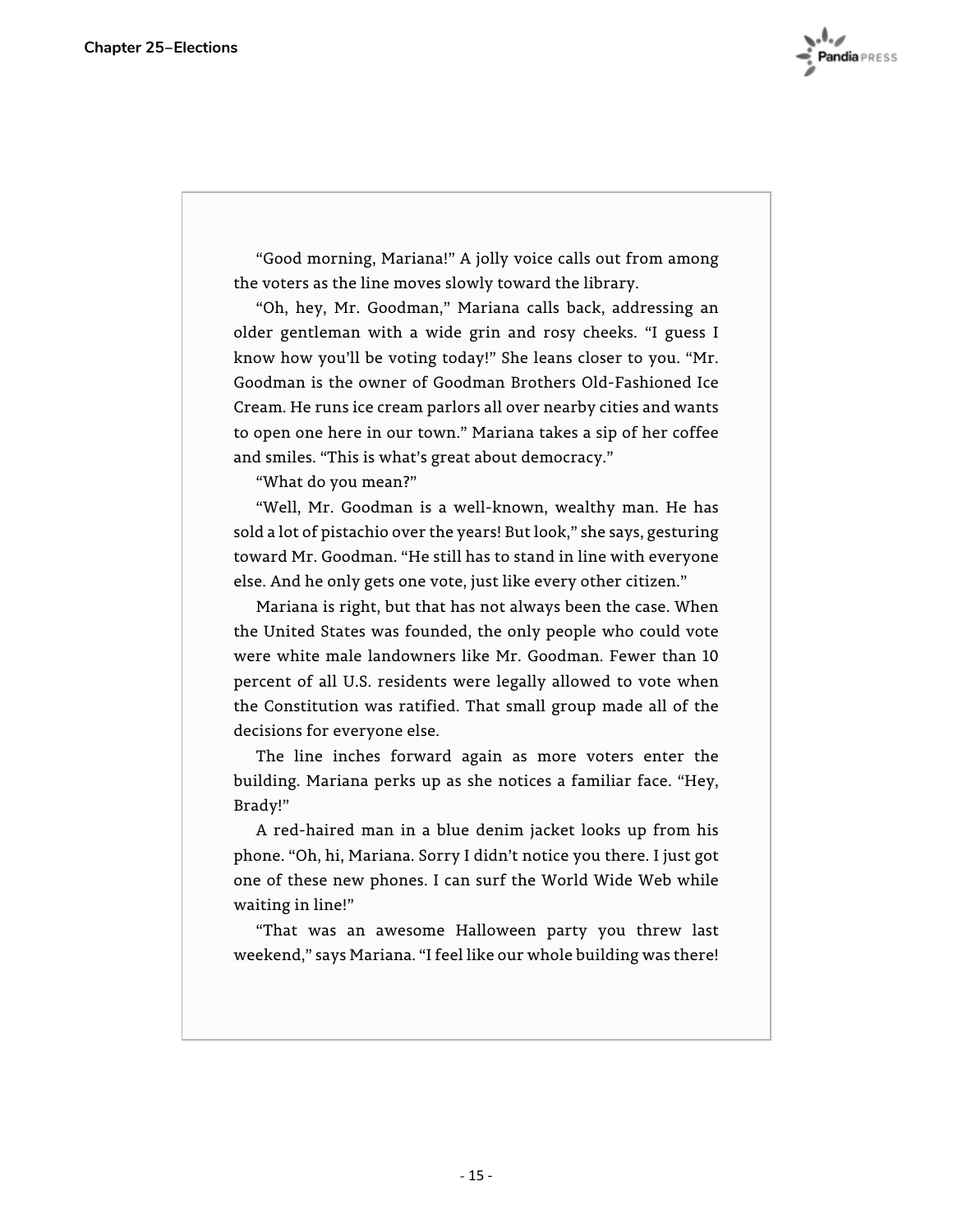

I love how you dressed up your dog as a jack-o'-lantern. So cute!" Mariana turns to you. "Brady has the most adorable Pomeranian puffball."

"Did you vote already?" Brady asks, pocketing his phone.

"Nah," says Mariana. "I can't make up my mind. I guess you'll be voting for the dog park, right?"

"No way," Brady says with a laugh. "Sadie does *not* play well with others. It's the ice cream parlor all the way."

"Wait a sec," you say. "Your name's Brady and your dog's name is Sadie?"

"That's right" says Brady proudly. "That pooch is my baby, but I'm about to cast my vote for ice cream."

"But aren't you a vegan?" Mariana asks.

The line moves forward again, sweeping Brady toward the double doors. Just as he enters the building, he calls back, "Two words, Mariana: raspberry sorbet!"

Mariana's neighbor Brady is a renter in her apartment building. If he had lived at the time of our country's founding, he would not have been permitted to vote because he isn't a landowner. Over time, more and more states expanded voting rights to include white men who owned no land. By the mid-1800s, all white men, whether they owned land or not, could vote in most states, extending eligibility to just under half of the U.S. adult population. But there was still a long way to go to expand voting rights.

"That makes two people I know who plan to vote for ice cream," says Mariana, knitting her brow. "I wonder if I should go along with them or throw the dogs a bone." Scanning the line of voters, she seems to spot another familiar face. "Hi, Mr. Nelson!" She waves at a tall senior citizen who wears a cozy cable-knit sweater.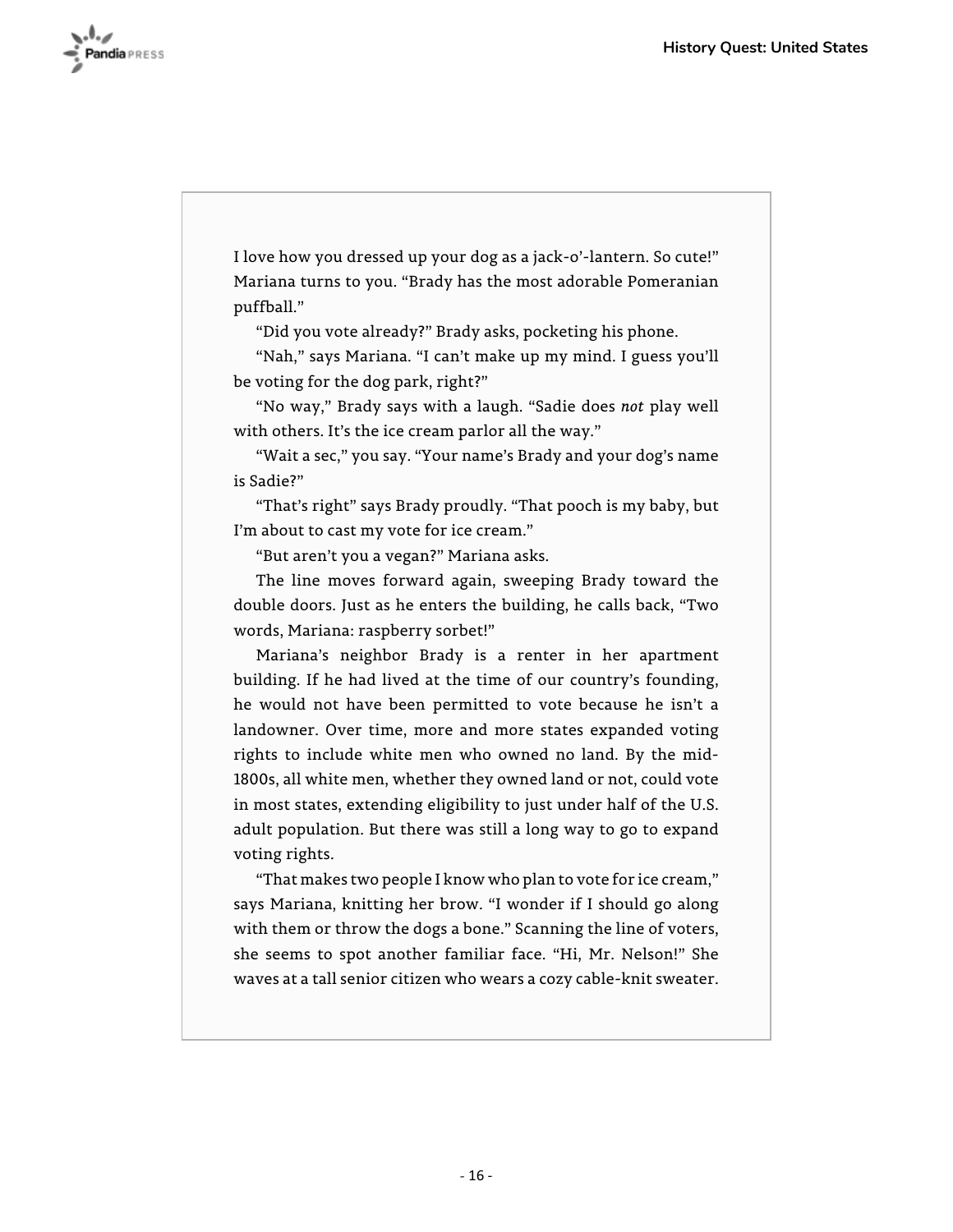"Hello, Mariana," he says with a friendly smile. "How'd you get old enough to vote? Wasn't it just yesterday that you were rolling up to catch my ice cream truck before it zoomed out of your neighborhood?"

Mariana laughs. "I guess time flies! I registered the day I turned eighteen. I suppose you'll be voting for the dog park, huh? Having a Goodman Brothers parlor in town might make it tough for your ice cream truck business."

"Nonsense," scoffs Mr. Nelson. "Who's afraid of a little healthy competition? Besides, old Richard Goodman can't hold a candle to my peanut butter ripple. I'm voting for the ice cream parlor!"

"Wow, I'm surprised," says Mariana.

Mr. Nelson leans a little closer without giving up his spot in line. "My wife owns a construction business. She'd like to bid on the Goodman Brothers job. If she wins the bid, she might make enough profit for us to retire."

"Sweet," says Mariana. "Good luck!"

The line moves again, and Mr. Nelson shuffles forward through the double doors. Black men such as Mr. Nelson gained the right to vote in 1870 with the ratification of the Fifteenth Amendment. But many people, especially in southern states, used nasty tactics from unfair literacy tests to outright threats and violence—to make sure as few Black men as possible voted. For example, by 1892, only six percent of Black men in Mississippi were registered to vote, and fewer still were able to cast their votes.

The high-pitched sound of rowdy young voices grabs your attention. Two kids chase each other, weaving in and out of the line chanting, "I scream! You scream! We all scream for ice cream!" Their mom is chatting with another woman, who doesn't seem to notice that the baby balanced on her hip is chewing on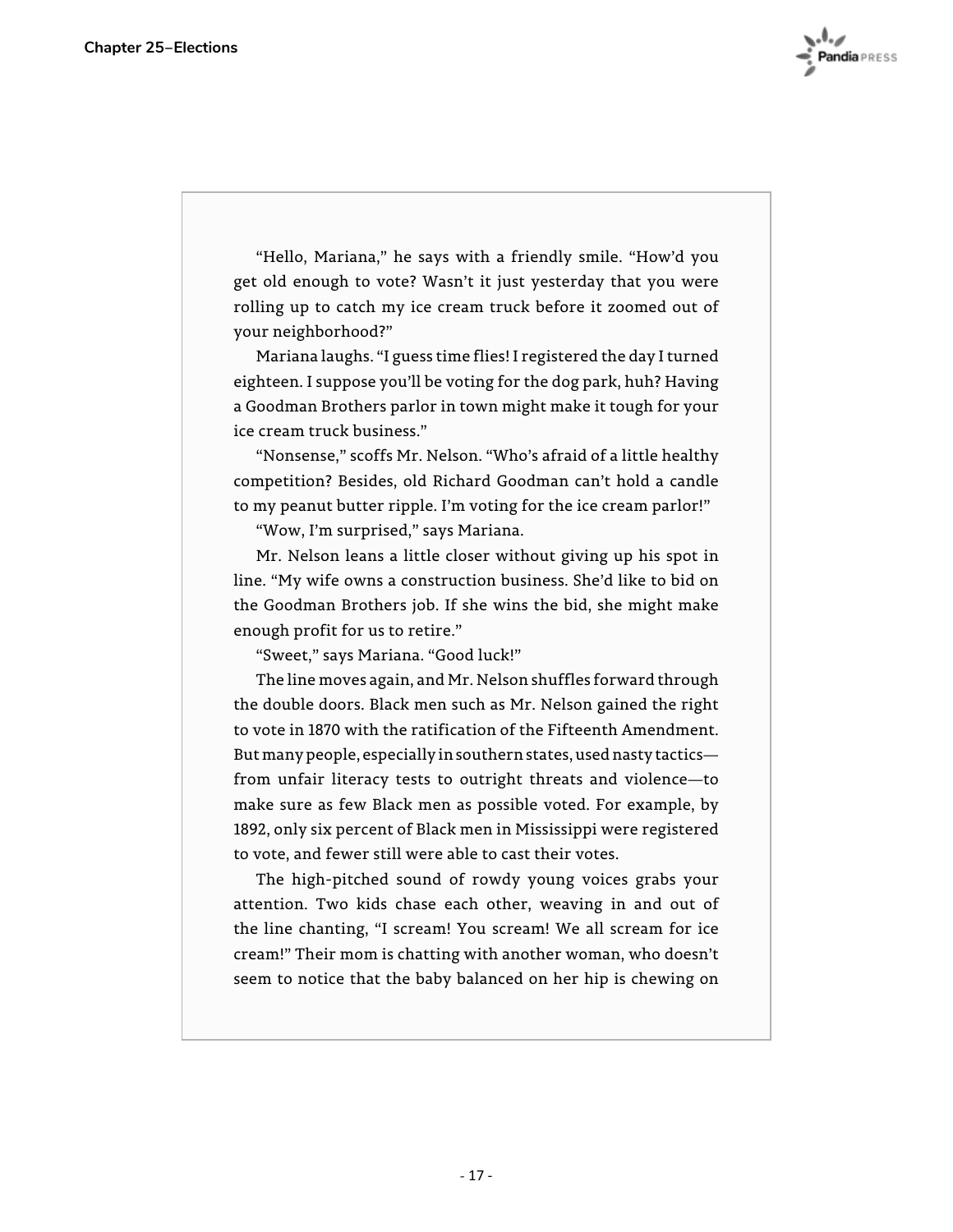

her ponytail. A little boy stands close to her legs, using a chubby pencil to scrawl in a tiny notebook.

Women fought long and hard for the right to vote, which is guaranteed by the Nineteenth Amendment. The ratification of the amendment in 1920 was the largest expansion of voting rights in U.S. history. For the first time, the vast majority of U.S. adults were eligible to cast their ballots.

A middle-aged woman dressed in running clothes comes huffing and puffing up to you and Mariana. She pulls off her headphones and bends over to catch her breath.

"Hi, Mayor Traynor," says Mariana. "What's up?"

"Just enjoying our city's fine running trail on this glorious morning," says the mayor. "And I'll admit I'm also enjoying that I don't have to campaign this year."

"Are you here to vote?" you ask.

"Sure am," says the mayor, retying her long, dark hair into a loose bun. "Voting is one of my favorite civic duties. And I have a lot of them—not only because I'm the mayor. I'm also a citizen of both the United States and the Miami Tribe of Oklahoma. I serve this community as mayor, but I also serve my people by advising Tribal leadership on business matters."

"Speaking of business matters," says Mariana, "are you in support of the ice cream parlor or the dog park?"

"I think either one would be a terrific addition to the town square, but we *did* just repave our running trails last year. I'm not sure the city can afford another expensive project. The ice cream shop would create more jobs than the dog park, and folks could sure use some jobs right now. So I'm voting for the commercial zoning for the ice cream parlor." Mayor Traynor eyes the growing line of voters. "I had better go find my place. Happy voting!"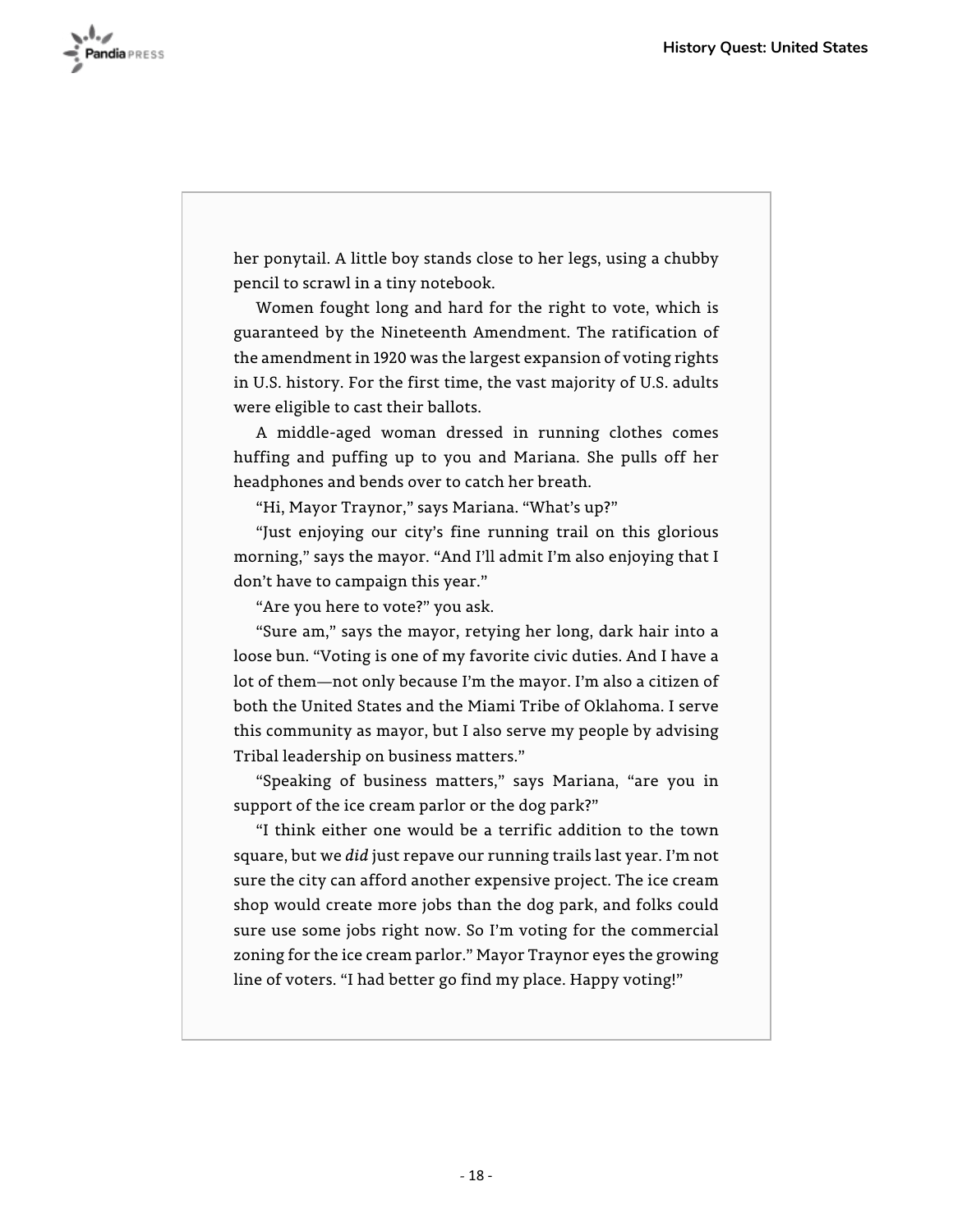The 1924 Indian Citizenship Act granted U.S. citizenship to Native Americans, but—as was the case with Black voters officials in many states tried to stop Native Americans from casting their ballots. Activists battled state by state for full voting rights. In 1962, Utah became the final state to guarantee suffrage to Native American citizens.

When Mariana takes another sip of coffee, she makes a disgusted face. "Ew, this is getting cold," she says. "I need to hurry and make up my mind."

"Maybe we should go get in line," you say. "I'm sure you'll make a decision by the time you reach the entrance. Just think—a few minutes from now, you'll be leaving the building with one of those 'I Voted!' stickers."

Piper leads the way as you and Mariana head to the back of the line, which is now snaking around the side of the building.

"Everyone seems to be voting for ice cream," says Mariana. "Maybe I should too."

"You do what you think is best," says a woman in a plumcolored wool coat who turns to talk to Mariana.

"Which choice are you voting for, if you don't mind me asking," says Mariana.

"I don't mind you asking," smiles the woman, "as long as you don't mind me not answering. I make it a policy to never share how I voted."

"Your vote is your voice and it's your right to keep it private," says the young man beside the woman in the plum coat. "You know, Black voters like us didn't truly get the right to vote until the mid-twentieth century. The Twenty-fourth Amendment was ratified in 1964, making poll taxes illegal. The Voting Rights Act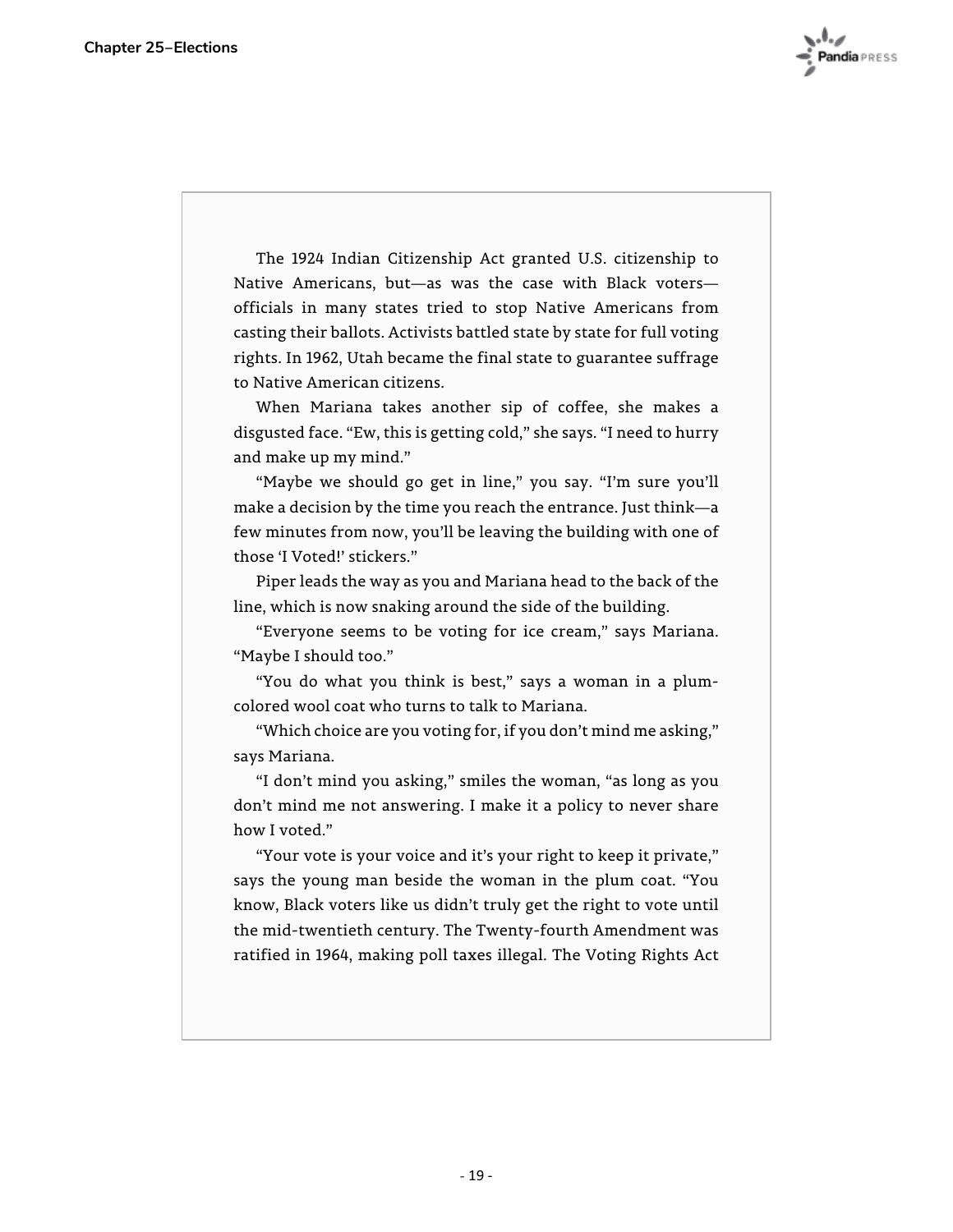

of 1965 extended voting protections even further and eliminated literacy tests and other dirty tricks."

"Not everywhere," says the woman in plum. "At first, those laws only applied to federal elections. Officials could still make it nearly impossible for Black voters to cast ballots in state and local elections until the Supreme Court ruled otherwise in 1966."

"And that's why I never miss an election," says the man with determination and pride. "So many Americans worked hard to help me have a voice, and I use it."

Mariana nods enthusiastically "Me too. People like me were among the last to earn the right to vote. For one thing, I'm eighteen. Up until the Twenty-sixth Amendment in 1971, citizens had to be twenty-one to vote."

"Really?" you ask. "That's around the same time as the Vietnam War. Does that mean young men were drafted to go to war but weren't allowed to vote for the leaders who sent them there?"

"That's correct," says Mariana. "When lawmakers realized it was unfair, they proposed the amendment to lower the voting age. But if I lived back then, I still might have had a tough time voting. It wasn't until 1975 that the protections of the Voting Rights Act were extended to several other racial groups. My family is originally from Colombia. The protections benefited Latinos, Asian-Americans, Native Americans, and Indigenous people from Hawaii and Alaska. Also, voting became more accessible for Americans wishing to cast their ballots in languages other than English."

Mariana looks down fondly at Piper, who sits at her side. "But even after that," she says, "I *still* might not have been able to vote back in the '70s or early '80s."

"Why not?" you ask.